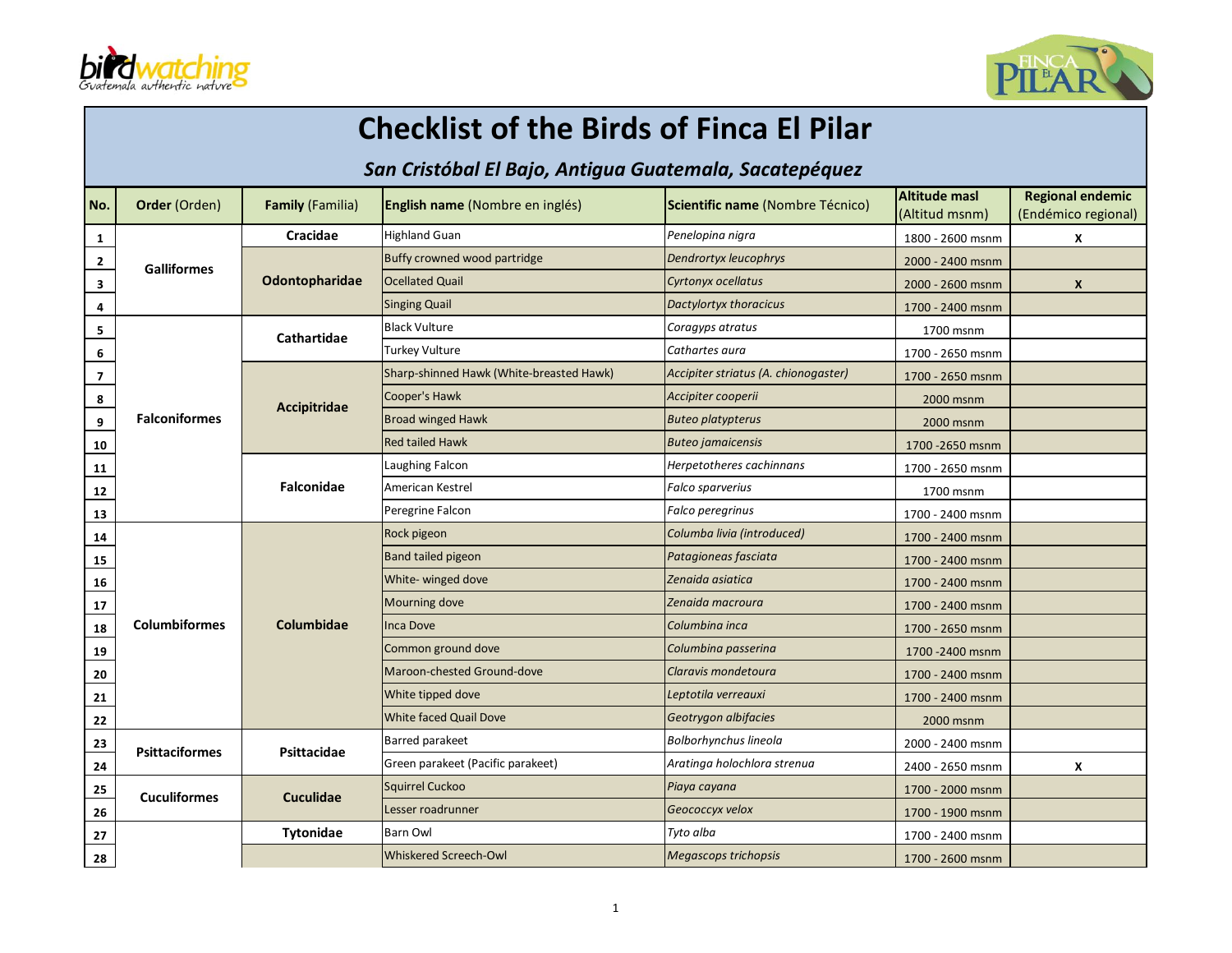



| No. | Order (Orden)           | <b>Family (Familia)</b>                  | English name (Nombre en inglés)     | Scientific name (Nombre Técnico) | <b>Altitude masl</b><br>(Altitud msnm) | <b>Regional endemic</b><br>(Endémico regional) |
|-----|-------------------------|------------------------------------------|-------------------------------------|----------------------------------|----------------------------------------|------------------------------------------------|
| 29  |                         | <b>Strigidae</b>                         | <b>Great Horned Owl</b>             | <b>Bubo virginianus</b>          | 2000 - 2650 msnm                       |                                                |
| 30  | <b>Strigiformes</b>     |                                          | <b>Mountain Pygmy-Owl</b>           | Glaucidium gnoma                 | 1700 - 2600 msnm                       |                                                |
| 31  |                         |                                          | Ferruginous Pygmy-Owl               | Glaucidium brasilianum           | 1700 - 2000 msnm                       |                                                |
| 32  |                         |                                          | <b>Fulvous Owl</b>                  | <b>Strix fulvescens</b>          | 1700 - 2650 msnm                       | X                                              |
| 33  | <b>Caprimulgiformes</b> | Caprimulgidae                            | Common Nighthawk                    | Chordeiles minor                 | 1700 - 2400 msnm                       |                                                |
| 34  |                         |                                          | Whip-poor-will                      | Caprimulgus vociferus            | 1700 - 2400 msnm                       |                                                |
| 35  |                         |                                          | <b>Black Swift</b>                  | Cypseloides niger                | 1700 - 2400 msnm                       |                                                |
| 36  |                         | Apodidae                                 | Vaux's Swift                        | Chaetura vauxi                   | 1700 - 2000 msnm                       |                                                |
| 37  |                         |                                          | <b>White collared Swift</b>         | Streptoprocne zonaris            | 1700 - 2000 msnm                       |                                                |
| 38  |                         |                                          | <b>White-throated Swift</b>         | Aeronautes saxatalis             | 1700 - 2600 msnm                       |                                                |
| 39  |                         |                                          | <b>Rufous Sabrewing</b>             | Campylopterus rufus              | 1700 - 2400 msnm                       | X                                              |
| 40  |                         |                                          | <b>Violet Sabrewing</b>             | Campylopterus hemileucurus       | 1700 - 2400 msnm                       |                                                |
| 41  |                         | <b>Apodiformes</b><br><b>Trochilidae</b> | Green Violet-ear                    | Colibri thalassinus              | 1700 - 2400 msnm                       |                                                |
| 42  |                         |                                          | Blue-Throated Sapphire (Goldentail) | Hylocharis eliciae               | 1700 - 2400 msnm                       |                                                |
| 43  |                         |                                          | White-eared Hummingbird             | Hylocharis leucotis              | 1700 - 2400 msnm                       |                                                |
| 44  |                         |                                          | Azure-Crowned Humminbird            | Amazilia cyanocephala            | 1700 - 2400 msnm                       |                                                |
| 45  |                         |                                          | Berylline Hummingbird               | Amazilia beryllina               | 1700 - 2400 msnm                       |                                                |
| 46  |                         |                                          | Green-throated Mountain-gem         | Lampornis viridipallens          | 1700 - 2400 msnm                       | X                                              |
| 47  |                         |                                          | Amethyst-throated Mountain-gem      | Lampornis amethystinus           | 1700 - 2600 msnm                       |                                                |
| 48  |                         |                                          | Magnificent Hummingbird             | Eugenes fulgens                  | 1700 - 2400 msnm                       |                                                |
| 49  |                         |                                          | Slender Sheartail                   | Doricha enicura                  | 1700 - 2400 msnm                       | X                                              |
| 50  |                         |                                          | Ruby-throated Hummingbird           | Archilochus colubris             | 1700 - 2400 msnm                       |                                                |
| 51  | <b>Trogoniformes</b>    | Trogonidae                               | Collared trogon                     | <b>Trogon collaris</b>           | 1700 - 2400 msnm                       |                                                |
| 52  | <b>Coraciiformes</b>    | Momotidae                                | <b>Blue-Throated Motmot</b>         | Aspatha gularis                  | 2000 - 2650 msnm                       | X                                              |
| 53  |                         | <b>Alcedinidae</b>                       | <b>Belted Kingfisher</b>            | Ceryle alcyon                    | 1750 msnm                              |                                                |
| 54  |                         | Ramphastidae                             | <b>Emerald toucanet</b>             | Aulacorhynchus prasinus          | 1800 - 2650 msnm                       |                                                |
| 55  |                         |                                          | Acorn Woodpecker                    | Melanerpes formicivorus          | 1800 - 2650 msnm                       |                                                |
| 56  |                         |                                          | Golden-fronted Woodpecker           | <b>Melanerpes aurifrons</b>      | 1700 - 2400 msnm                       |                                                |
| 57  | <b>Piciformes</b>       | <b>Picidae</b>                           | Golden-olive Woodpecker             | Piculus rubiginosus              | 1700 - 2400 msnm                       |                                                |
| 58  |                         |                                          | <b>Yellow bellied Sapsucker</b>     | Sphyrapicus varius               | 1700 - 2400 msnm                       |                                                |
| 59  |                         |                                          | <b>Hairy Woodpecker</b>             | Picoides villosus                | 1700 - 2400 msnm                       |                                                |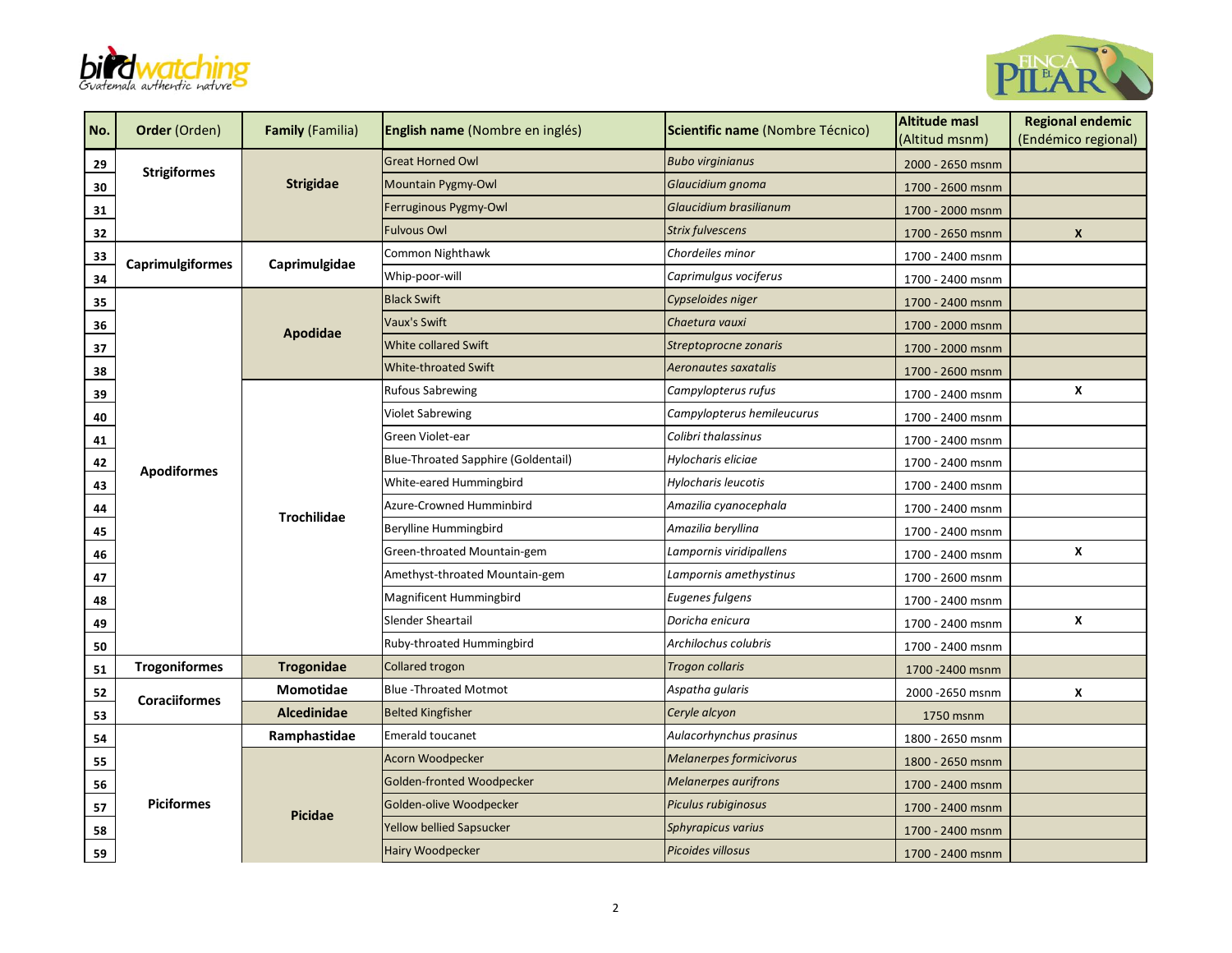



| No.            | Order (Orden) | <b>Family (Familia)</b> | English name (Nombre en inglés) | Scientific name (Nombre Técnico) | <b>Altitude masl</b><br>(Altitud msnm) | <b>Regional endemic</b><br>(Endémico regional) |
|----------------|---------------|-------------------------|---------------------------------|----------------------------------|----------------------------------------|------------------------------------------------|
| 60             |               |                         | Northern Flicker                | Colaptes auratus                 | 1700 - 2400 msnm                       |                                                |
| 61             |               |                         | Ruddy-Foliage-Gleaner           | Automolus rubiginosus            | 1800 - 2650 msnm                       |                                                |
| 62             |               | <b>Furnariidae</b>      | Olivaceous Woodcreeper          | Sittasomus griseicapillus        | 2000 - 2400 msnm                       |                                                |
| 63             |               |                         | Strong Billed Woodcreeper       | Xiphocolaptes promeropirhynchus  | 1800 - 2650 msnm                       |                                                |
| 64             |               |                         | Spotted Woodcreeper             | Xiphorhynchus erythropygius      | 1800 - 2000 msnm                       |                                                |
| 65             |               |                         | Spot-crowned Woodcreeper        | Lepidocolaptes affinis           | 1800 - 2400 msnm                       |                                                |
| 66             |               | <b>Formicariidae</b>    | <b>Scaled Antpitta</b>          | Grallaria quatimalensis          | 2400 - 2650 msnm                       |                                                |
| 67             |               |                         | Tufted Flycatcher               | Mitrephanes phaeocercus          | 1800 - 2000 msnm                       |                                                |
| 68             |               |                         | Olive-Sided Flycatcher          | Contopus cooperi                 | 1800 - 2000 msnm                       |                                                |
| 69             |               |                         | <b>Greater Peewee</b>           | Contopus pertinax                | 1800 - 2000 msnm                       |                                                |
| 70             |               |                         | Hammond's Flycatcher            | Empidonax hammondi               | 1800 - 2000 msnm                       |                                                |
| 71             |               | Tyrannidae              | <b>Buff Breasted Flycatcher</b> | Empidonax fulvifrons             | 1800 - 2000 msnm                       |                                                |
| $\frac{72}{2}$ |               |                         | Yellowish Flycatcher            | Empidonax flavescens             | 1800 - 2000 msnm                       |                                                |
| 73             |               |                         | Pine Flycatcher                 | Empidonax affinis                | 1800 - 2000 msnm                       |                                                |
| 74             |               |                         | Dusky-capped Flycatcher         | Myiarchus tuberculifer           | 1800 - 2000 msnm                       |                                                |
| 75             |               |                         | Boat-billed Flycatcher          | Megarynchus pitangua             | 1800 - 2000 msnm                       |                                                |
| 76             |               |                         | <b>Streaked Flycatcher</b>      | Myiodynastes maculatus           | 1800 - 2000 msnm                       |                                                |
| 77             |               |                         | Western Kingbird                | Tyranus verticalis               | 1800 - 2000 msnm                       |                                                |
| 78             |               | <b>Genera INCERTAE</b>  | <b>Grey-collared Becard</b>     | Pachyramphus major               | 1800 - 2000 msnm                       |                                                |
| 79             |               | <b>SEDIS</b>            | <b>Rose-throated Becard</b>     | Pachyramphus aglaiae             | 1800 - 2000 msnm                       |                                                |
| 80             |               |                         | Bell's vireo                    | Vireo bellii                     | 1800 - 2000 msnm                       |                                                |
| 81             |               |                         | Plumbeous Vireo                 | Vireo plumbeus                   | 1800 - 2000 msnm                       |                                                |
| 82             |               | Vireonidae              | <b>Blue-headed Vireo</b>        | Vireo solitarius                 | 1800 - 2000 msnm                       |                                                |
| 83             |               |                         | Brown-capped Vireo              | Vireo leucophrys                 | 1800 - 2000 msnm                       |                                                |
| 84             |               |                         | Hutton's vireo                  | Vireo huttoni                    | 1800 - 2000 msnm                       |                                                |
| 85             |               |                         | Chestnut-sided Shrike-vireo     | Vireolanius melitophrys          | 1800 - 2000 msnm                       |                                                |
| 86             |               |                         | Rufous-browed Peppershrike      | Cyclarhis gujanensis             | 1800 - 2000 msnm                       |                                                |
| 87             |               | Corvidae                | <b>Bushy-crested Jay</b>        | Cyanocorax melanocyaneus         | 1800 - 2000 msnm                       | $\boldsymbol{x}$                               |
| 88             |               |                         | Steller's Jay                   | Cyanocitta stelleri              | 1800 - 2000 msnm                       |                                                |
| 89             |               |                         | Violet-green Swallow            | Tachycineta thalassina           | 1800 - 2000 msnm                       |                                                |
| 90             |               | Hirundinidae            | <b>Black-capped Swallow</b>     | Notiochelidon pileata            | 1800 - 2000 msnm                       | x                                              |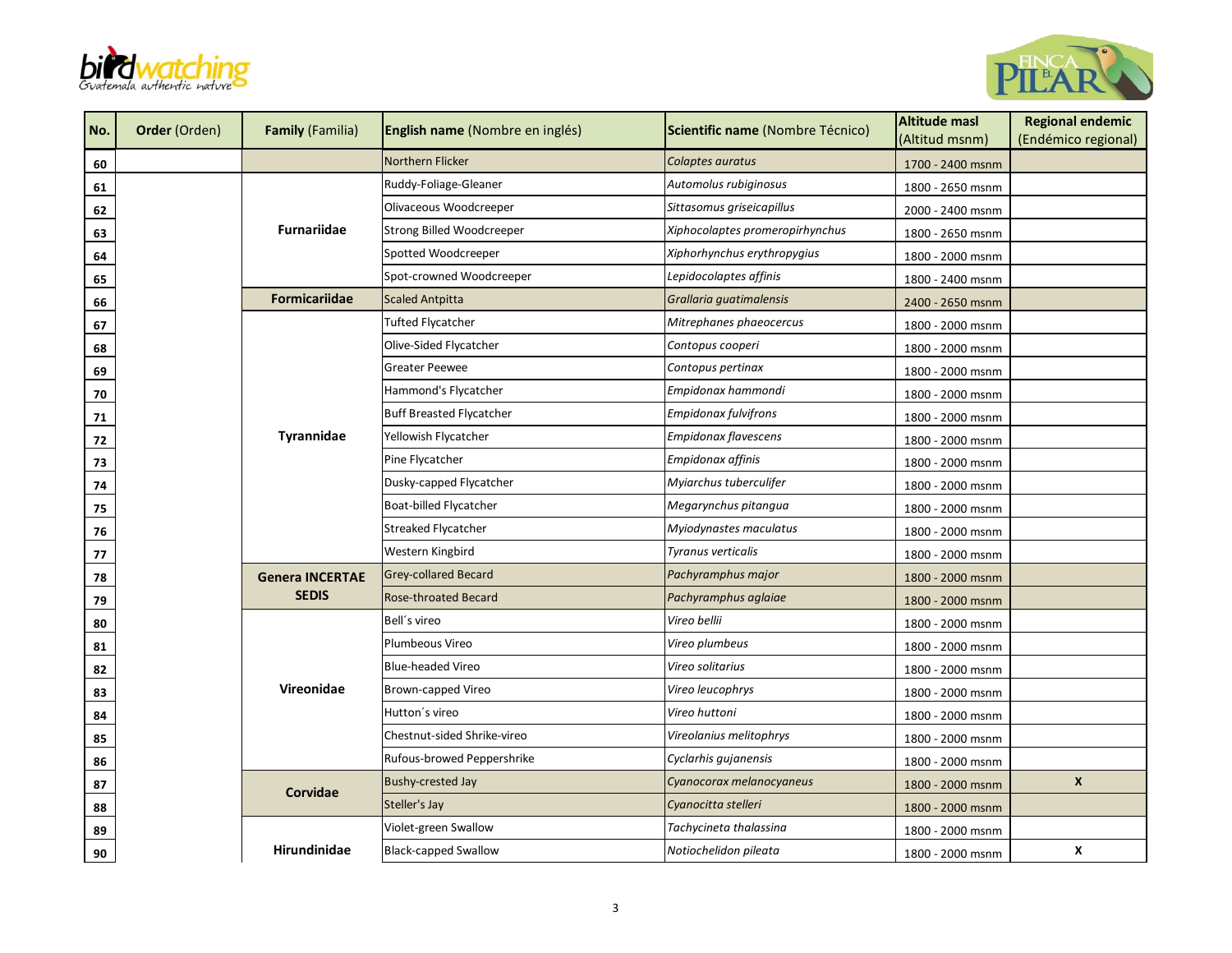



| No. | Order (Orden)        | <b>Family (Familia)</b> | English name (Nombre en inglés)     | Scientific name (Nombre Técnico) | <b>Altitude masl</b><br>(Altitud msnm) | <b>Regional endemic</b><br>(Endémico regional) |
|-----|----------------------|-------------------------|-------------------------------------|----------------------------------|----------------------------------------|------------------------------------------------|
| 91  |                      |                         | Cave Swallow                        | Petrochelidon fulva              | 1800 - 2000 msnm                       |                                                |
| 92  |                      | Aegithalidae            | <b>Bushtit</b>                      | Psaltriparus minimus             | 1800 - 2000 msnm                       |                                                |
| 93  |                      |                         | <b>Band-backed Wren</b>             | Campylorhynchus zonatus          | 1800 - 2000 msnm                       |                                                |
| 94  |                      |                         | Spot-Breasted Wren                  | Thryothorus maculipectus         | 1800 - 2000 msnm                       |                                                |
| 95  |                      |                         | Rufous-and-white Wren               | Thryothorus rufalbus             | 1800 - 2000 msnm                       |                                                |
| 96  |                      | Troglodytidae           | Plain Wren                          | Thryothorus modestus             | 1800 - 2000 msnm                       |                                                |
| 97  |                      |                         | Southern House-wren                 | Troglodytes aedon                | 1800 - 2000 msnm                       |                                                |
| 98  |                      |                         | Rufous-browed Wren                  | Troglodytes rufociliatus         | 1800 - 2000 msnm                       | X                                              |
| 99  |                      |                         | Grey-breasted Wood-wren             | Henicorhina leucophrys           | 1800 - 2000 msnm                       |                                                |
| 100 |                      | Sylviidae               | <b>White-lored Gnatcatcher</b>      | Polioptila albiloris             | 1800 - 2000 msnm                       |                                                |
| 101 |                      |                         | Eastern Bluebird                    | Sialis sialis                    | 1800 - 2000 msnm                       |                                                |
| 102 |                      | <b>Turdidae</b>         | Brown-backed Solitaire              | Myadestes occidentalis           | 1800 - 2000 msnm                       |                                                |
| 103 |                      |                         | Orange-billed Nightingale Thrush    | Catharus aurantiirostris         | 1800 - 2000 msnm                       |                                                |
| 104 |                      |                         | Hermit Trush                        | Catharus guttatus                | 1800 - 2000 msnm                       |                                                |
| 105 |                      |                         | Swainson's Thrush                   | Catharus ustulatus               | 1800 - 2000 msnm                       |                                                |
| 106 |                      |                         | Wood Thrush                         | Hylocichla mustelina             | 1800 - 2000 msnm                       |                                                |
| 107 |                      |                         | <b>Black Thrush</b>                 | Turdus infuscatus                | 1800 - 2000 msnm                       |                                                |
| 108 |                      |                         | Clay-coloured Robin                 | Turdus grayi                     | 1800 - 2000 msnm                       |                                                |
| 109 |                      |                         | Rufous-collared Thrush              | Turdus rufitorques               | 1800 - 2000 msnm                       | X                                              |
| 110 |                      | <b>Mimidae</b>          | Blue-and-white Mockingbird          | <b>Melanotis hypoleucus</b>      | 1800 - 2400 msnm                       | X                                              |
| 111 | <b>Passeriformes</b> |                         | <b>Tropical Mockingbird</b>         | Mimus gilvus                     | 1800 - 2000 msnm                       |                                                |
| 112 |                      | Ptilogonatidae          | Gray Silky-Flycatcher               | Ptilogonys cinereus              | 1800 - 2200 msnm                       |                                                |
| 113 |                      | Peucedramidae           | <b>Olive Warbler</b>                | Peucedramus taeniatus            | 1800 - 2000 msnm                       |                                                |
| 114 |                      |                         | <b>Blue-winged Warbler</b>          | Vermivora pinus                  | 1800 - 2200 msnm                       |                                                |
| 115 |                      |                         | Tennessee Warbler                   | Vermivora peregrina              | 1800 - 2200 msnm                       |                                                |
| 116 |                      |                         | Nashville Warbler                   | Vermivora ruficapilla            | 1800 - 2200 msnm                       |                                                |
| 117 |                      |                         | Orange crowned Warbler              | Vermivora celata                 | 1800 - 2200 msnm                       |                                                |
| 118 |                      |                         | Crescent-chested Warbler            | Parula superciliosa              | 1800 - 2200 msnm                       |                                                |
| 119 |                      |                         | <b>Yellow Warbler</b>               | Dendroica petechia               | 1800 - 2200 msnm                       |                                                |
| 120 |                      |                         | <b>Black-throated Green Warbler</b> | Dendroica virens                 | 1800 - 2200 msnm                       |                                                |
| 121 |                      |                         | Towsend's Warbler                   | Dendroica townsendi              | 1800 - 2200 msnm                       |                                                |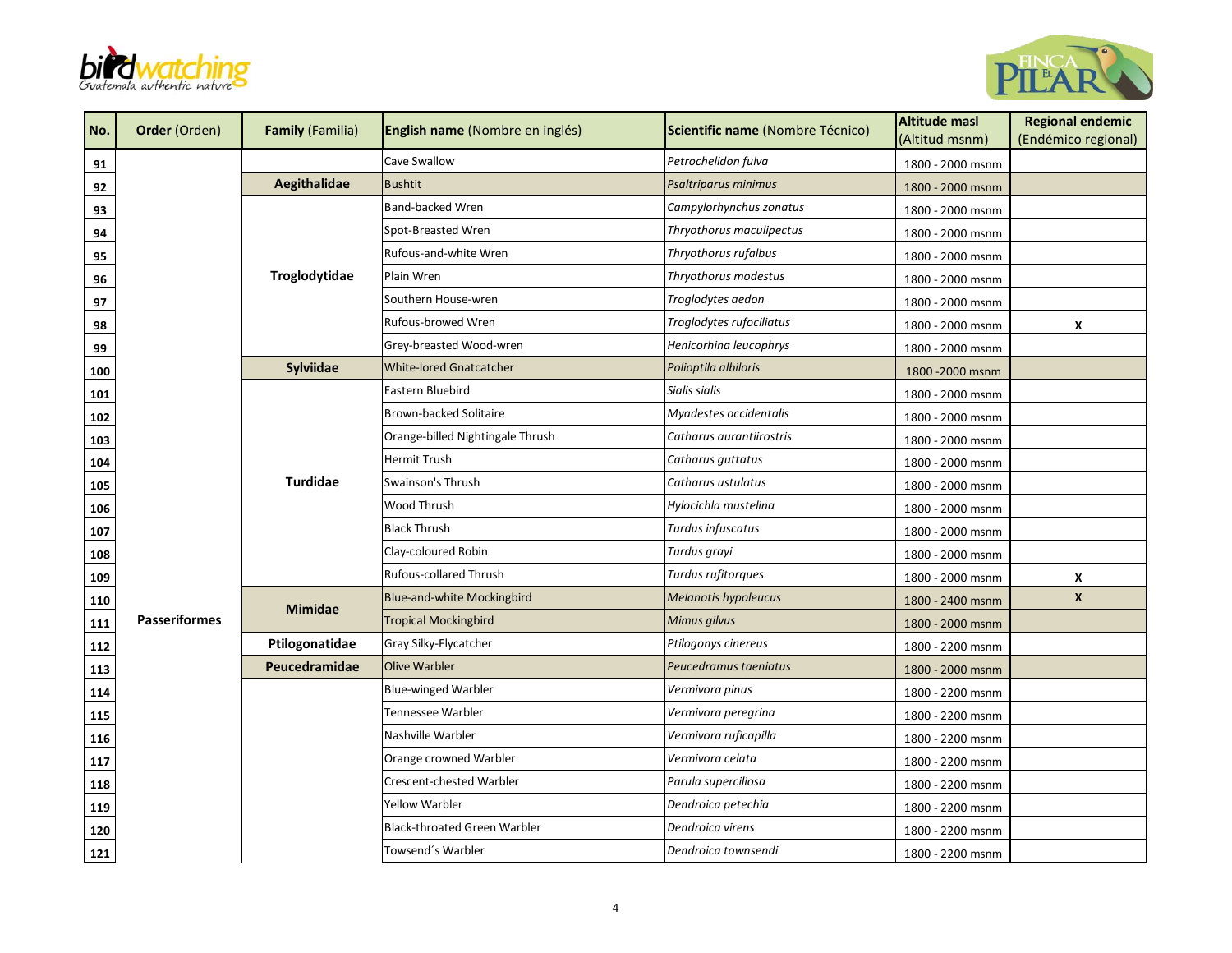



| No.        | <b>Order (Orden)</b> | <b>Family (Familia)</b> | <b>English name</b> (Nombre en inglés) | Scientific name (Nombre Técnico) | <b>Altitude masl</b><br>(Altitud msnm) | <b>Regional endemic</b><br>(Endémico regional) |
|------------|----------------------|-------------------------|----------------------------------------|----------------------------------|----------------------------------------|------------------------------------------------|
| 122        |                      |                         | Hermit Warbler                         | Dendroica occidentalis           | 1800 - 2200 msnm                       |                                                |
| 123        |                      |                         | Blackburnian Warbler                   | Dendroica fusca                  | 1800 - 2200 msnm                       |                                                |
| <u>124</u> |                      |                         | <b>Black-and-White Warbler</b>         | Mniotilta varia                  | 1800 - 2200 msnm                       |                                                |
| 125        |                      | Parulidae               | Worm-eating Warbler                    | Helmitheros vermivorum           | 1800 - 2200 msnm                       |                                                |
| <u>126</u> |                      |                         | Ovenbird                               | Seiurus aurocapillus             | 1800 - 2200 msnm                       |                                                |
| <u>127</u> |                      |                         | MacGillivray's Warbler                 | Oporornis tolmiei                | 1800 - 2200 msnm                       |                                                |
| 128        |                      |                         | Common yellowthroat                    | Geothlypis trichas               | 1800 - 2200 msnm                       |                                                |
| 129        |                      |                         | Rufous capped Warbler                  | <b>Basileuterus rufifrons</b>    | 1800 - 2200 msnm                       |                                                |
| <u>130</u> |                      |                         | Canadan Warbler                        | Wilsonia canadensis              | 1800 - 2200 msnm                       |                                                |
| <u>131</u> |                      |                         | Wilson's Warbler                       | Wilsonia pusilla                 | 1800 - 2200 msnm                       |                                                |
| <u>132</u> |                      |                         | Red faced Warbler                      | Cardelina rubrifrons             | 1800 - 2200 msnm                       |                                                |
| <u>133</u> |                      |                         | Painted redstart                       | Myioborus pictus                 | 1800 - 2200 msnm                       |                                                |
| <u>134</u> |                      |                         | Slate-throated Redstart                | Myioborus miniatus               | 1800 - 2200 msnm                       |                                                |
| <u>135</u> |                      |                         | Golden-browed Warbler                  | Basileuterus belli               | 1800 - 2200 msnm                       |                                                |
| 136        |                      |                         | Golden-crowned Warbler                 | <b>Basileuterus culicivorus</b>  | 1800 - 2200 msnm                       |                                                |
| <u>137</u> |                      |                         | Flame-coloured Tanager                 | Piranga bidentata                | 1800 - 2000 msnm                       |                                                |
| <u>138</u> |                      | <b>Thraupidae</b>       | <b>White-winged Tanager</b>            | Piranga leucoptera               | 1800 - 2000 msnm                       |                                                |
| <u>139</u> |                      |                         | <b>Summer Tanager</b>                  | Piranga rubra                    | 1800 - 2000 msnm                       |                                                |
| 140        |                      |                         | <b>Western Tanager</b>                 | Piranga ludoviciana              | 1800 - 2000 msnm                       |                                                |
| <u>141</u> |                      |                         | White-collared Seedeater               | Sporophila torqueola             | 1800 - 2000 msnm                       |                                                |
| 142        |                      |                         | White-naped Brush- Finch               | Atlapetes albinucha              | 1800 - 2000 msnm                       |                                                |
| 143        |                      |                         | Chestnut-capped Brush Finch            | Arremon brunneinucha             | 1800 - 2000 msnm                       |                                                |
| <u>144</u> |                      | <b>Emberizidae</b>      | White-eared Ground-sparrow             | Melozone leucotis                | 1800 - 2000 msnm                       |                                                |
| 145        |                      |                         | Prevost's Ground Sparrow               | Melozone biarcuata               | 1800 - 2000 msnm                       |                                                |
| 146        |                      |                         | Spotted Towhee                         | Pipilo maculatus                 | 1800 - 2000 msnm                       |                                                |
| <u>147</u> |                      |                         | Stripe-Headed Sparrow                  | Aimophila ruficauda              | 1800 - 2000 msnm                       |                                                |
| 148        |                      |                         | <b>Rufous-collared Sparrow</b>         | Zonotrichia capensis             | 1800 - 2000 msnm                       |                                                |
| 149        |                      |                         | <b>Rose breasted Grosebeak</b>         | <b>Pheucticus Iudovicianus</b>   | 1800 - 2000 msnm                       |                                                |
| <u>150</u> |                      | Cardinalidae            | <b>Yellow Grosbeak</b>                 | Pheucticus chrysopeplus          | 1700 msnm                              |                                                |
| 151        |                      |                         | Indigo bunting                         | Passerina cyanea                 | 1800 - 2000 msnm                       |                                                |
| 152        |                      |                         | Blue rumped Euphonia                   | Euphonia elegantissima           | 1800 - 2000 msnm                       |                                                |